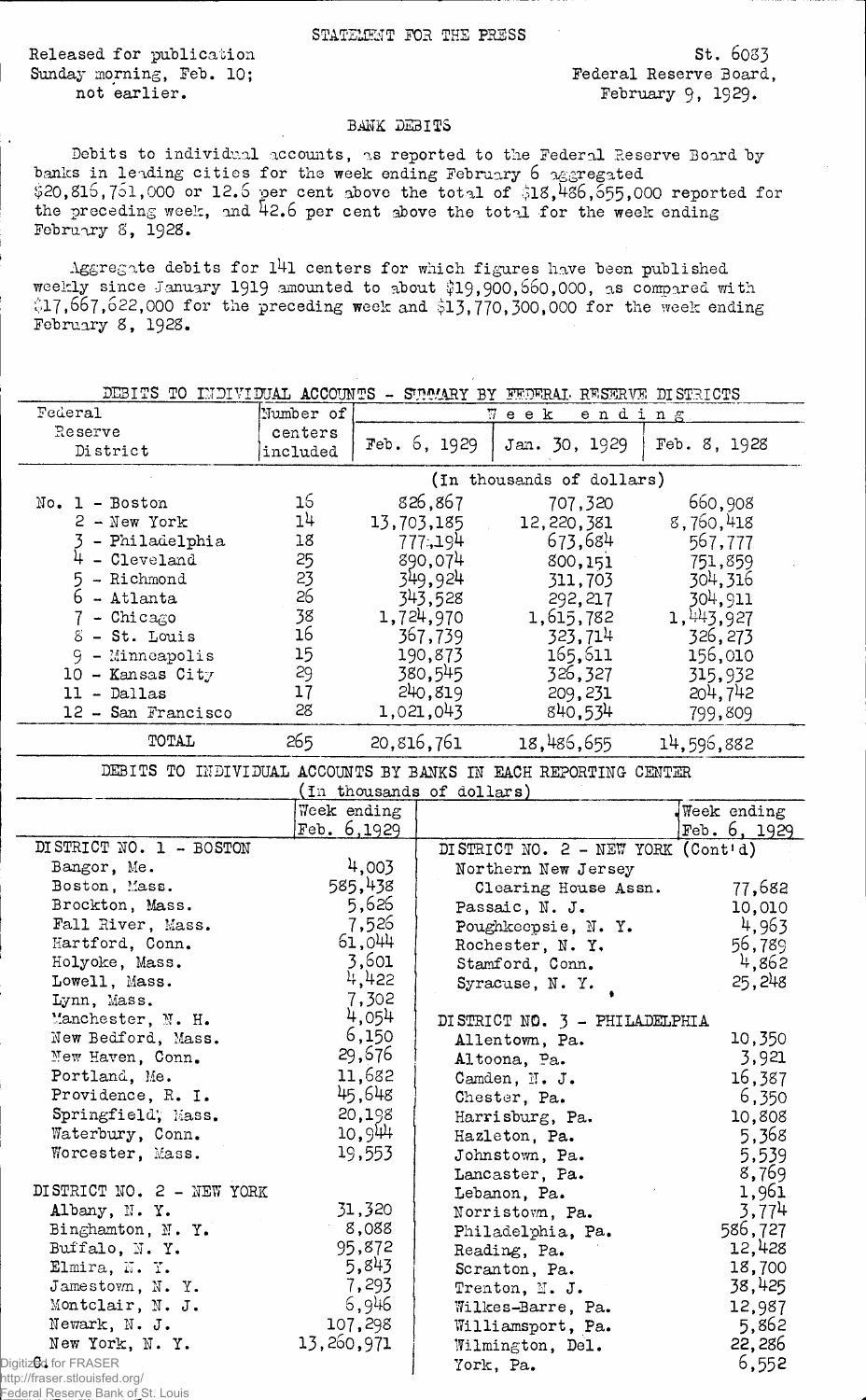DIBITS TO BTDIVIDUAL ACCOUNTS BY BANKS IN' EACH REPORTING CENTER

| (In thousands of dollars)                     |                 |                                  |                          |  |  |
|-----------------------------------------------|-----------------|----------------------------------|--------------------------|--|--|
|                                               | Week ending     |                                  | st. 6083a<br>Week ending |  |  |
| DISTRICT NO. 4 - CLEVELAND                    | Feb. b, 1929    |                                  | Feb. $6, 1929$           |  |  |
| Akron, Ohio                                   |                 | DISTRICT NO. 6 - ATLANTA         | $(Contid)$ .             |  |  |
| Butler, Pa.                                   | 27,283<br>3,048 | Elberton, Ga.                    | 311                      |  |  |
| Canton, Ohio                                  | 13,908          | Hattiesburg, Miss.               | 2,002                    |  |  |
| Cincinnati, Ohio                              | 109,140         | Jackson, Miss.                   | 5,752                    |  |  |
| Cleveland, Ohio                               | 214,248         | Jacksonville, Fla.               | 19,755                   |  |  |
| Columbus, Ohio                                | 39,216          | Knoxville, Tenn.<br>Macon, Ga.   | 9,033                    |  |  |
| Connellsville, Pa.                            | 868             | Meridian, Miss.                  | 4,836<br>3,869           |  |  |
| Dayton, Ohio                                  | 22,091          | Miami, Fla.                      | 9,461                    |  |  |
| Erie, Pa.                                     | 9,691           | Mobile, Ala.                     | 9,602                    |  |  |
| Franklin, Pa.                                 | 1,446           | Montgomery, Ala.                 | 8,434                    |  |  |
| Greensburg, Pa.                               | 4,916           | Nashville, Tenn.                 | 32,003                   |  |  |
| Homestead, Pa.                                | 1,294           | Newnan, Ga.                      | 559                      |  |  |
| Lexington, Ky.                                | 11,184          | New Orleans, La.                 | 92,526                   |  |  |
| Lima, Ohio                                    | 4,094           | Pensacola, Fla.                  | 2,117                    |  |  |
| Lorain, Ohio                                  | 1,670           | Savannah, Ga.                    | 11,017                   |  |  |
| Middletown, Ohio                              | 3,053           | Tampa, Fla.                      | 9,778                    |  |  |
| Oil City, Pa.                                 | 4,589           | Valdosta, Ga.                    | 1,082                    |  |  |
| Pittsburgh, Pa.                               | 327,311         | Vicksburg, Miss.                 | 2,330                    |  |  |
| Springfield, Ohio                             | 5,133           |                                  |                          |  |  |
| Steubenville, Ohio                            | 2,766           | DISTRICT NO. 7 - CHICAGO         |                          |  |  |
| Toledo, Ohio                                  | 47,573          | Adrian, Mich.                    | 1,080                    |  |  |
| Warren, Ohio                                  | 2,716           | Aurora, Ill.                     | 4,411                    |  |  |
| Wheeling, W. Va.                              | 12,315          | Battle Creek, Mich.              | 4,659                    |  |  |
| Youngstown, Ohio                              | 17,522          | Bay City, Mich.                  | 2,717                    |  |  |
| Zanesville, Ohio                              | 2,999           | Bloomington, Ill.                | 3,813                    |  |  |
|                                               |                 | Cedar Rapids, Ia.                | 10,580                   |  |  |
| DISTRICT NO. 5 - RICHMOND<br>Asheville, N. C. | 8,692           | Champaign-Urbana, Ill.           | 3,342                    |  |  |
| Baltimore, Md.                                | 104,907         | Chicago, Ill.                    | 1,087,077                |  |  |
| Charleston, S. C.                             | 5,600           | Danville, Ill.                   | 3,711                    |  |  |
| Charleston, W. Va.                            | 8,445           | Davenport, Ia.                   | 11,642                   |  |  |
| Charlotte, N. C.                              | 15,522          | Decatur, Ill.                    | 5,207                    |  |  |
| Columbia, S. C.                               | 5,718           | Des Moines, Ia.                  | 19,853                   |  |  |
| Cumberland, Md. .                             | 2,505           | Detroit, Mich.<br>Dubuque, Iowa  | 269,048<br>4,323         |  |  |
| Danville, Ya.                                 | 2,639           | Flint, Mich.                     | 10,637                   |  |  |
| Durham, N. C.                                 | 8,447           | Fort Wayne, Ind.                 | 10,875                   |  |  |
| Greensboro, N. C.                             | 7,295           | Gary, Ind.                       | 4,577                    |  |  |
| Greenville, S. C.                             | 5,627           | Grand Rapids, Mich.              | 21,773                   |  |  |
| Hagerstown, Md.                               | 2,389           | Green Bay, Wis.                  | 3,682                    |  |  |
| Huntington, W. Va.                            | 5,493           | Hammond, Ind.                    | 4, 255                   |  |  |
| Lynchburg, Va.                                | 5,785           | Indianapolis, Ind.               | 45,713                   |  |  |
| Newport News, Va.                             | 2,520           | Jackson, Mich,                   | 6,408                    |  |  |
| Norfolk, Va.                                  | 16,643          | Kalamazoo, Mich.                 | 7,277                    |  |  |
| Raleigh, N. C.                                | 7,010           | Lansing, Mich.                   | 8,200                    |  |  |
| Richmond, Va.                                 | 40,073          | Mason City, Ia.                  | 2,800                    |  |  |
| Roanoke, Va.<br>Spartanburg, S. C.            | 8,453           | Milwaukee, Wis.                  | 76,152                   |  |  |
| Washington, D. C.                             | 3,183<br>67,728 | Moline, Ill.                     | 3,246                    |  |  |
| Wilmington, N. C.                             | 4,805           | Muscatine, Ia.                   | 1,431                    |  |  |
| Winston-Salem, N. C.                          | 10,445          | Oshkosh, Wis.                    | 3,500                    |  |  |
|                                               |                 | Peoria, Ill.                     | 13,913                   |  |  |
| DISTRICT NO. 6 - ATLANTA                      |                 | Rockford, Ill.<br>Saginaw, Mich. | 9,268                    |  |  |
| Albany, Ga.                                   | 939             | Sheboygan, Wis.                  | 8,166                    |  |  |
| Atlanta, Ga.                                  | 57,359          | Sioux City, Iowa                 | 3,537<br>15,361          |  |  |
| Augusta, Ga.                                  | 6,996           | South Bend, Ind.                 | 14,233                   |  |  |
| Birmingham, Ala.                              | 34,060          | Springfield, Ill.                | 8,486                    |  |  |
| Brunswick, Ga.                                | 900             | Terre Haute, Ind.                | 4,761                    |  |  |
| Chattanooga, Tenn.                            | 13,831          | Waterloo, Ia.                    | 5,156                    |  |  |
| Columbus, Ga.                                 | 4,038           |                                  |                          |  |  |
| Dothan, Ala.                                  | 938             |                                  |                          |  |  |

c. Digitized for FRASER http://fraser.stlouisfed.org/

ļ

Federal Reserve Bank of St. Louis